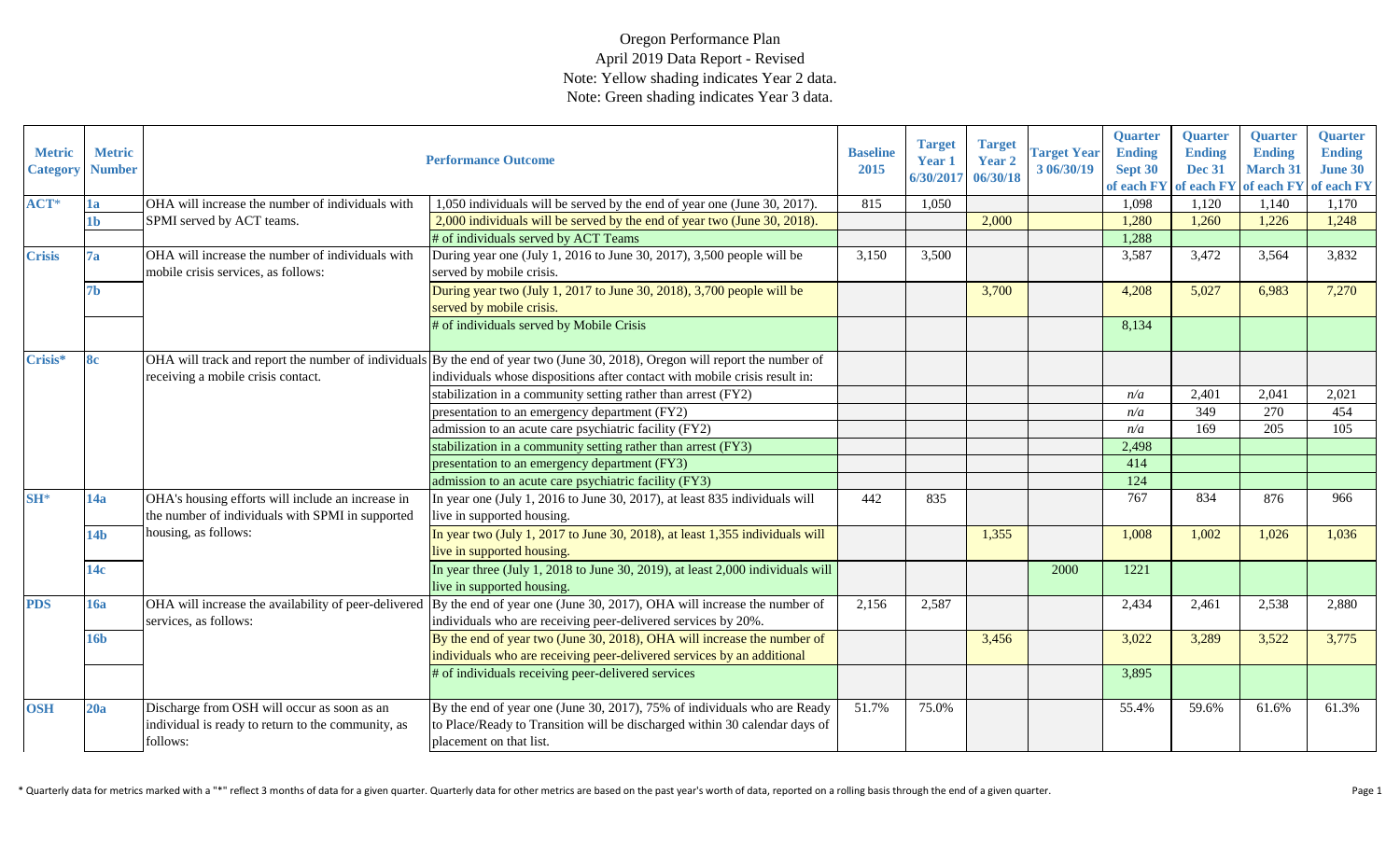| <b>Metric</b><br><b>Category</b> | <b>Metric</b><br><b>Number</b> | <b>Performance Outcome</b>                                                                                                                                                                                                 | <b>Baseline</b><br>2015              | <b>Target</b><br>Year 1<br>6/30/2017 | <b>Target</b><br>Year 2<br>06/30/18 | <b>Target Year</b><br>3 06/30/19 | Quarter<br><b>Ending</b><br>Sept 30<br>of each FY | Quarter<br><b>Ending</b><br><b>Dec 31</b><br>of each FY | Quarter<br><b>Ending</b><br><b>March 31</b><br>of each FY | Quarter<br><b>Ending</b><br><b>June 30</b><br>of each FY |
|----------------------------------|--------------------------------|----------------------------------------------------------------------------------------------------------------------------------------------------------------------------------------------------------------------------|--------------------------------------|--------------------------------------|-------------------------------------|----------------------------------|---------------------------------------------------|---------------------------------------------------------|-----------------------------------------------------------|----------------------------------------------------------|
|                                  | 20 <sub>b</sub>                | By the end of year two (June 30, 2018), 85% of individuals who are Ready<br>to Place/Ready to Transition will be discharged within 25 calendar days of<br>placement on that list.                                          | 41.6%                                | n/a                                  | 85.0%                               |                                  | 53.9%                                             | 49.0%                                                   | 47.1%                                                     | 48.4%                                                    |
|                                  | 20c                            | By the end of year three (June 30, 2019), 90% of individuals who are<br>Ready to Place/Ready to Transition will be discharged within 20 calendar<br>days of placement on that list.                                        | 30.1%                                |                                      |                                     | 90.0%                            | 45.3%                                             |                                                         |                                                           |                                                          |
|                                  | 20 <sub>e</sub>                | OSH will track and report discharges that are extended to and occur on the<br>business day following a weekend day or holiday. (FY1)                                                                                       | <b>Baseline</b><br>Not<br>Applicable | Measure<br>without<br>Target         |                                     |                                  | $\Omega$                                          |                                                         |                                                           |                                                          |
|                                  |                                | OSH will track and report discharges that are extended to and occur on the<br>business day following a weekend day or holiday. (FY2)                                                                                       |                                      |                                      |                                     |                                  | $5\overline{)}$                                   | $\overline{2}$                                          | 3                                                         | $\mathcal{E}$                                            |
|                                  |                                | OSH will track and report discharges that are extended to and occur on the<br>business day following a weekend day or holiday. (FY3)                                                                                       |                                      |                                      |                                     |                                  |                                                   |                                                         |                                                           |                                                          |
| <b>OSH</b>                       | 24                             | At the end of year one (June 30, 2017), OSH will discharge 90% of<br>individuals within 120 days of admission.(FY1)                                                                                                        | 37.8%                                | 90.0%                                |                                     |                                  | 41.5%                                             | 41.7%                                                   | 46.4%                                                     | 46.9%                                                    |
|                                  |                                | At the end of year one (June 30, 2017), OSH will discharge 90% of<br>individuals within 120 days of admission.(FY2)                                                                                                        |                                      |                                      | 90.0%                               |                                  | 46.5%                                             | 47.8%                                                   | 48.6%                                                     | 54.1%                                                    |
|                                  |                                | The percentage of individuals discharged withing 120 days of admission                                                                                                                                                     |                                      |                                      |                                     |                                  | 58.0%                                             |                                                         |                                                           |                                                          |
| <b>ACUTE*</b> 29a                |                                | By the end of year one, (June 30, 2017), 60% of individuals discharged<br>from an acute care psychiatric facility will receive a warm handoff to a<br>community case manager, peer bridger, or other community provider.   | <b>Baseline</b><br>Not<br>Applicable | 60%                                  |                                     |                                  |                                                   | Not Available                                           |                                                           |                                                          |
|                                  | 29 <sub>b</sub>                | By the end of year two, (June 30, 2018), 75% of individuals discharged<br>from an acute care psychiatric facility will receive a warm handoff to a<br>community case manager, peer bridger, or other community provider.   |                                      |                                      | 75.0%                               |                                  | 21.4%                                             | 27.7%                                                   | 29.6%                                                     | 27.7%                                                    |
|                                  | 29c                            | By the end of year three, (June 30, 2019), 85% of individuals discharged<br>from an acute care psychiatric facility will receive a warm handoff to a<br>community case manager, peer bridger, or other community provider. |                                      |                                      |                                     | 85.0%                            | 26.0%                                             |                                                         |                                                           |                                                          |
| <b>ACUTE</b> 30                  |                                | OHA will continue to require that individuals receive a follow up visit with<br>a community mental health provider within 7 days of discharge, and OHA<br>will report this data. (FY1)                                     | 79.4%                                | Measure<br>without<br>Target         |                                     |                                  | 71.5%                                             | 72.0%                                                   | 73.0%                                                     | 74.20%                                                   |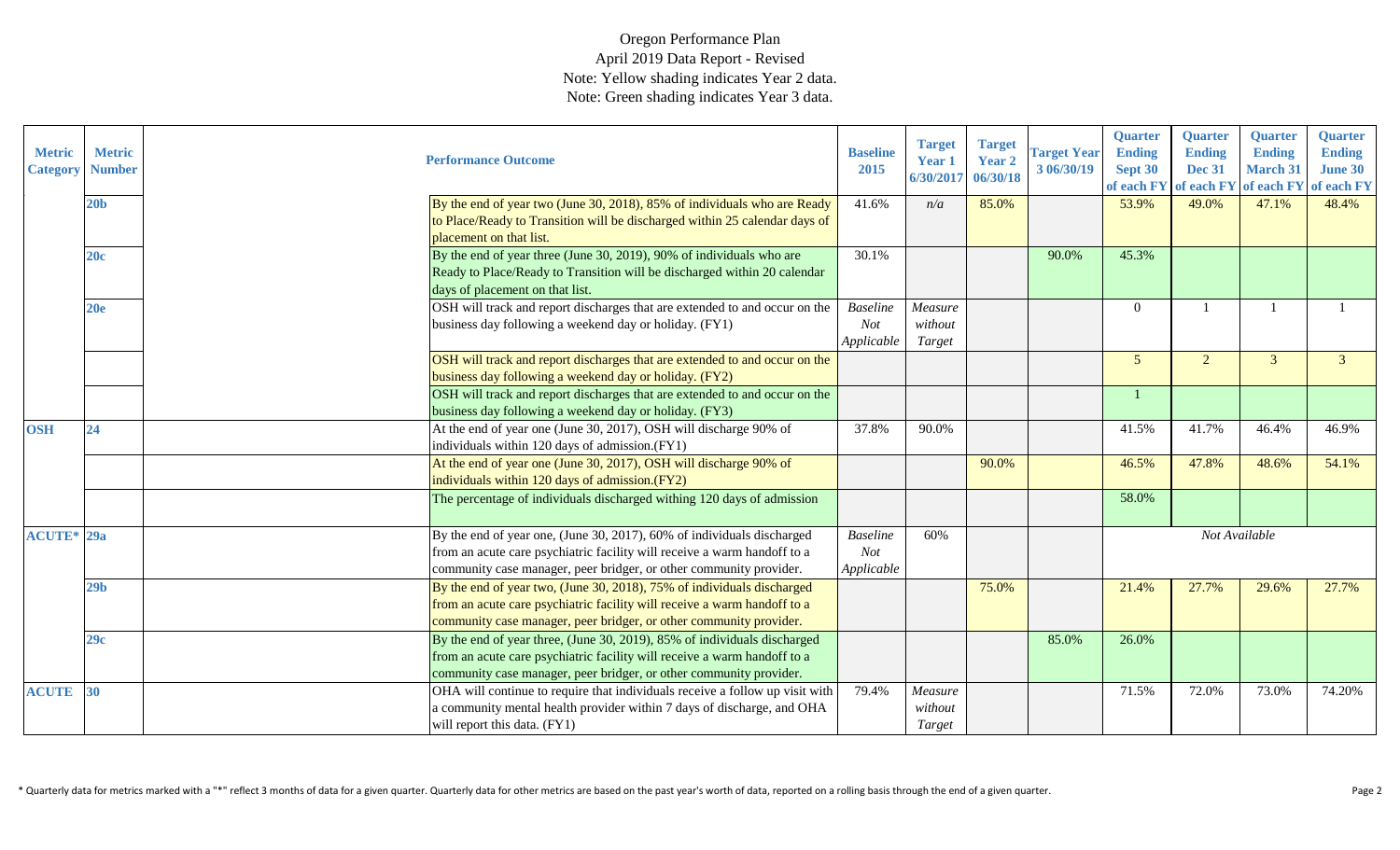| <b>Metric</b><br><b>Category</b> | <b>Metric</b><br><b>Number</b> | <b>Performance Outcome</b>                                                                                                                                                             | <b>Baseline</b><br>2015                     | <b>Target</b><br>Year 1<br>6/30/2017 | <b>Target</b><br>Year 2<br>06/30/18   | <b>Target Year</b><br>3 06/30/19 | <b>Quarter</b><br><b>Ending</b><br>Sept 30<br>of each FY | <b>Quarter</b><br><b>Ending</b><br><b>Dec 31</b><br>of each FY | <b>Quarter</b><br><b>Ending</b><br><b>March 31</b><br>of each FY | <b>Quarter</b><br><b>Ending</b><br><b>June 30</b><br>of each FY |
|----------------------------------|--------------------------------|----------------------------------------------------------------------------------------------------------------------------------------------------------------------------------------|---------------------------------------------|--------------------------------------|---------------------------------------|----------------------------------|----------------------------------------------------------|----------------------------------------------------------------|------------------------------------------------------------------|-----------------------------------------------------------------|
|                                  |                                | OHA will continue to require that individuals receive a follow up visit with<br>a community mental health provider within 7 days of discharge, and OHA<br>will report this data. (FY2) |                                             |                                      | Measure<br>without<br><b>Target</b>   |                                  | 75.7%                                                    | 77.8%                                                          | 77.2%                                                            | 76.7%                                                           |
|                                  |                                | % of individuals receiving a follow up visit with community mental health<br>provider within 7 days of discharge.                                                                      |                                             |                                      |                                       | Measure<br>without<br>Target     | 75.7%                                                    |                                                                |                                                                  |                                                                 |
| <b>ACUTE</b>                     | <b>31a</b>                     | OHA will monitor and report the 30 day rates of readmission, by acute care<br>psychiatric facility. (FY1)                                                                              | 9.2%                                        | Measure<br>without<br>Target         |                                       |                                  | 10.9%                                                    | 11.1%                                                          | 10.3%                                                            | 10.60%                                                          |
|                                  |                                | OHA will monitor and report the 30 day rates of readmission, by acute care<br>psychiatric facility. (FY2)                                                                              |                                             |                                      | Measure<br>without<br><b>Target</b>   |                                  | 11.0%                                                    | 10.8%                                                          | 11.8%                                                            | 12.2%                                                           |
|                                  |                                | 30 day rates of readmission.                                                                                                                                                           |                                             |                                      |                                       | Measure<br>without<br>Target     | 12.0%                                                    |                                                                |                                                                  |                                                                 |
|                                  |                                | OHA will monitor and report the 180 day rates of readmission, by acute<br>care psychiatric facility. (FY1)                                                                             | 21.3%                                       | Measure<br>without<br>Target         |                                       |                                  | 22.6%                                                    | 22.6%                                                          | 22.7%                                                            | 22.80%                                                          |
|                                  |                                | OHA will monitor and report the 180 day rates of readmission, by acute<br>care psychiatric facility. (FY2)                                                                             |                                             |                                      | Measure<br>without<br><b>Target</b>   |                                  | 23.8%                                                    | 22.9%                                                          | 23.4%                                                            | 24.0%                                                           |
|                                  |                                | 180 day rates of readmission.                                                                                                                                                          |                                             |                                      |                                       | Measure<br>without<br>Target     | 23.5%                                                    |                                                                |                                                                  |                                                                 |
| <b>ACUTE</b>                     | 31b<br>32                      | Two or more readmissions to acute care psychiatric hospital in a six month<br>period. (FY1)                                                                                            | <b>Baseline</b><br><b>Not</b><br>Applicable | Data for<br>Process<br>Measure       |                                       |                                  | n/a                                                      | 346                                                            | 280                                                              | 284                                                             |
|                                  |                                | Two or more readmissions to acute care psychiatric hospital in a six month<br>period. (FY2)                                                                                            |                                             |                                      | Data for<br><b>Process</b><br>Measure |                                  | 305                                                      | 314                                                            | 291                                                              | 302                                                             |
|                                  |                                | Two or more readmissions to acute care psychiatric hospital in a six month<br>period. (FY3)                                                                                            |                                             |                                      |                                       | Data for<br>Process<br>Measure   | 315                                                      |                                                                |                                                                  |                                                                 |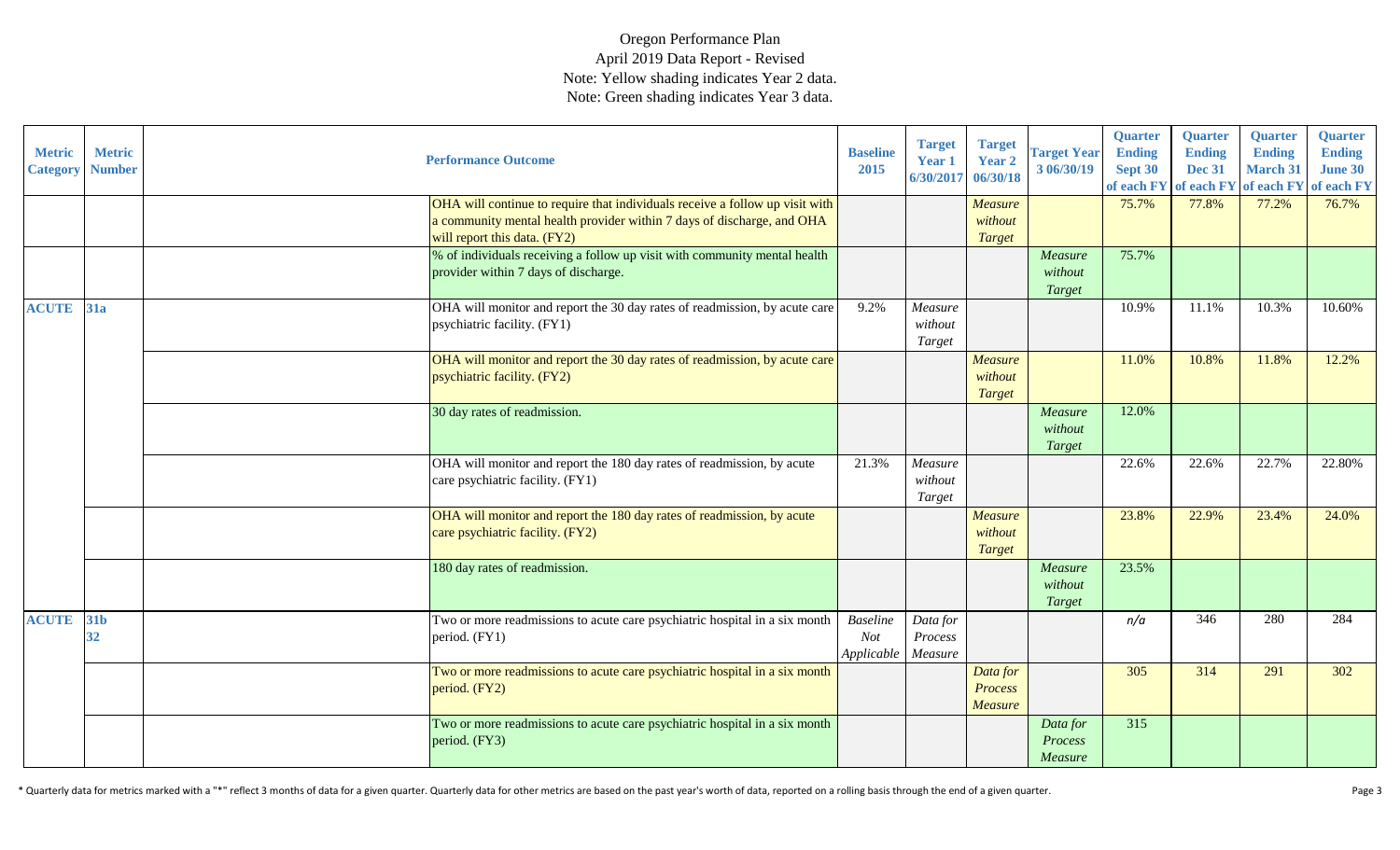| <b>Metric</b><br><b>Category</b> | <b>Metric</b><br><b>Number</b> |                                                                                                                        | <b>Performance Outcome</b>                                                                                                                                                                                       | <b>Baseline</b><br>2015 | <b>Target</b><br>Year 1<br>6/30/2017 | <b>Target</b><br>Year 2<br>06/30/18 | <b>Target Year</b><br>3 06/30/19 | Quarter<br><b>Ending</b><br>Sept 30<br>of each FY | Quarter<br><b>Ending</b><br><b>Dec 31</b><br>of each FY | Quarter<br><b>Ending</b><br><b>March 31</b> | <b>Quarter</b><br><b>Ending</b><br><b>June 30</b><br>of each FY of each FY |
|----------------------------------|--------------------------------|------------------------------------------------------------------------------------------------------------------------|------------------------------------------------------------------------------------------------------------------------------------------------------------------------------------------------------------------|-------------------------|--------------------------------------|-------------------------------------|----------------------------------|---------------------------------------------------|---------------------------------------------------------|---------------------------------------------|----------------------------------------------------------------------------|
| <b>ACUTE</b>                     | 35                             |                                                                                                                        | OHA will measure the average length of stay of individuals with SPMI in<br>acute care psychiatric facilities, by hospital. (FY1)                                                                                 | 8.9                     | Measure<br>without<br>Target         |                                     |                                  | 9.6                                               | 9.6                                                     | 11.0                                        | 11.24                                                                      |
|                                  |                                |                                                                                                                        | OHA will measure the average length of stay of individuals with SPMI in<br>acute care psychiatric facilities, by hospital. (FY2)                                                                                 | n/a                     | n/a                                  | <b>Measure</b><br>without<br>Target |                                  | 11.5                                              | 11.4                                                    | 11.2                                        | 11.16                                                                      |
|                                  |                                |                                                                                                                        | OHA will measure the average length of stay of individuals with SPMI in<br>acute care psychiatric facilities, by hospital. (FY3)                                                                                 |                         |                                      |                                     | Measure<br>without<br>Target     | 10.8                                              |                                                         |                                             |                                                                            |
|                                  | 35                             |                                                                                                                        | OHA will also report the number of individuals with SPMI in each facility<br>whose length of stay exceeds 20 days. (FY1)                                                                                         | 385                     | Measure<br>without<br>Target         |                                     |                                  | 435                                               | 423                                                     | 459                                         | 475                                                                        |
|                                  |                                |                                                                                                                        | OHA will also report the number of individuals with SPMI in each facility<br>whose length of stay exceeds 20 days. (FY2)                                                                                         |                         |                                      | <b>Measure</b><br>without<br>Target |                                  | 534                                               | 529                                                     | 509                                         | 518                                                                        |
|                                  |                                |                                                                                                                        | OHA will also report the number of individuals with SPMI in each facility<br>whose length of stay exceeds 20 days. (FY3)                                                                                         |                         |                                      |                                     | Measure<br>without<br>Target     | 470                                               |                                                         |                                             |                                                                            |
| <b>ED</b>                        | 40a                            | OHA will reduce recidivism to emergency<br>departments for the psychiatric purposes, by taking<br>the following steps: | OHA will monitor the number of individuals with SPMI with two or more<br>readmissions to an emergency department for psychiatric reasons in a six<br>month period, by CCO (previously stated by hospital). (FY1) | 1,067                   | Measure<br>without<br>Target         |                                     |                                  | 924                                               | 919                                                     | 865                                         | 834                                                                        |
|                                  |                                |                                                                                                                        | OHA will monitor the number of individuals with SPMI with two or more<br>readmissions to an emergency department for psychiatric reasons in a six<br>month period, by CCO (previously stated by hospital). (FY2) |                         |                                      | <b>Measure</b><br>without<br>Target |                                  | 828                                               | 935                                                     | 838                                         | 622                                                                        |
|                                  |                                |                                                                                                                        | OHA will monitor the number of individuals with SPMI with two or more<br>readmissions to an emergency department for psychiatric reasons in a six<br>month period, by CCO (previously stated by hospital). (FY3) |                         |                                      |                                     | Measure<br>without<br>Target     | 765                                               |                                                         |                                             |                                                                            |
| <b>ED</b>                        | 41a                            | OHA will reduce the rate of visits to general<br>emergency departments by individuals with SPMI                        | By the end of year one (June 30, 2017), there will be a 10% reduction from<br>the baseline.                                                                                                                      | 1.5                     | 1.4                                  |                                     |                                  | 2.0                                               | 2.1                                                     | 2.0                                         | 2.0                                                                        |
|                                  | 41 <sub>b</sub>                | for mental health reasons, as follows:<br>(excludes Unity)                                                             | By the end of year two (June 30, 2018), there will be a 20% reduction from<br>the baseline.                                                                                                                      |                         |                                      | 1.2                                 |                                  | 1.97                                              | 1.9                                                     | 1.82                                        | 1.79                                                                       |
|                                  |                                |                                                                                                                        | Rate of visits to general emergency departments                                                                                                                                                                  |                         |                                      |                                     |                                  | 1.61                                              |                                                         |                                             |                                                                            |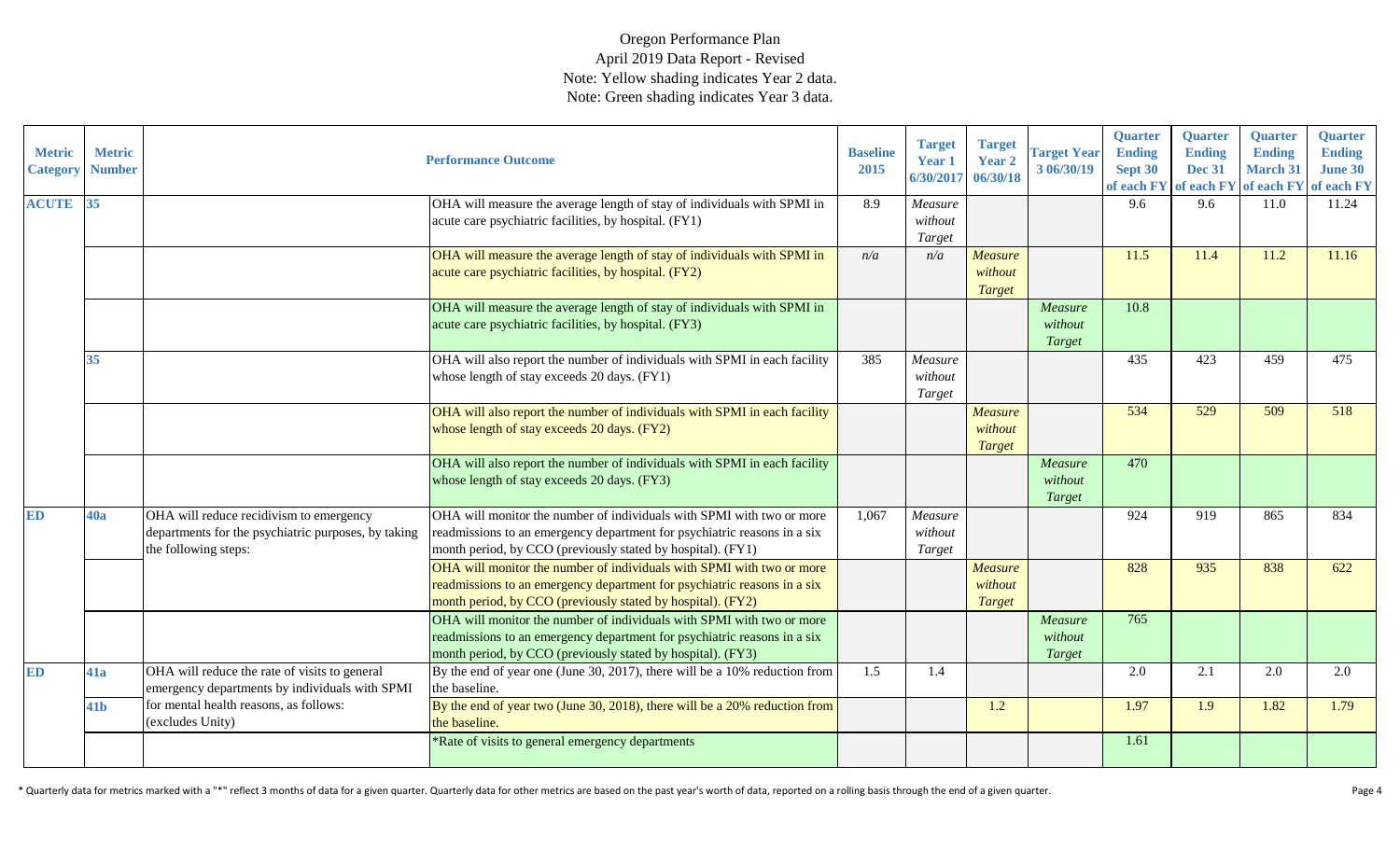| <b>Metric</b><br><b>Category</b> | <b>Metric</b><br><b>Number</b> |                                                                                                                                                                               | <b>Performance Outcome</b>                                                                                                                                                                                                                                         | <b>Baseline</b><br>2015                     | <b>Target</b><br><b>Year 1</b><br>6/30/2017 | <b>Target</b><br><b>Year 2</b><br>06/30/18 | <b>Target Year</b><br>3 06/30/19    | <b>Quarter</b><br><b>Ending</b><br>Sept 30 | <b>Quarter</b><br><b>Ending</b><br><b>Dec 31</b> | <b>Quarter</b><br><b>Ending</b><br><b>March 31</b><br>of each FY of each FY of each FY of each FY | Quarter<br><b>Ending</b><br><b>June 30</b> |
|----------------------------------|--------------------------------|-------------------------------------------------------------------------------------------------------------------------------------------------------------------------------|--------------------------------------------------------------------------------------------------------------------------------------------------------------------------------------------------------------------------------------------------------------------|---------------------------------------------|---------------------------------------------|--------------------------------------------|-------------------------------------|--------------------------------------------|--------------------------------------------------|---------------------------------------------------------------------------------------------------|--------------------------------------------|
| <b>ED</b>                        | 43                             | OHA is working with hospitals to determine a<br>strategy for collecting data regarding individuals<br>with SPMI who are in emergency departments for<br>longer than 23 hours. | OHA will begin reporting this information in July 2017, and will provide<br>data by quarter thereafter. OHA will report this information by region.<br>OHA will pursue efforts to encourage reporting on a hospital-by-hospital<br>basis.                          |                                             |                                             |                                            |                                     | Not Available                              |                                                  |                                                                                                   |                                            |
| $SE*$                            | 45a                            |                                                                                                                                                                               | The number of individuals with SPMI who receive supported employment<br>services who are employed in competitive integrated employment (FY1)                                                                                                                       | <b>Baseline</b><br><b>Not</b><br>Applicable | Measure<br>without<br>Target                |                                            |                                     | 680                                        | 697                                              | 628                                                                                               | 757                                        |
|                                  |                                |                                                                                                                                                                               | The number of individuals with SPMI who receive supported employment<br>services who are employed in competitive integrated employment (FY2)                                                                                                                       |                                             |                                             | Measure<br>without<br><b>Target</b>        |                                     | 749                                        | 756                                              | 731                                                                                               | 762                                        |
|                                  |                                |                                                                                                                                                                               | The number of individuals with SPMI who receive supported employment<br>services who are employed in competitive integrated employment (FY3)                                                                                                                       |                                             |                                             |                                            | Measure<br>without<br>Target        | 770                                        |                                                  |                                                                                                   |                                            |
| SE*                              | 45 <sub>b</sub>                |                                                                                                                                                                               | The number of individuals with SPMI who no longer receive supported<br>employment services and are employed without currently receiving<br>supportive services from a supported employment specialist (but who may<br>rely upon natural and other supports). (FY1) | <b>Baseline</b><br><b>Not</b><br>Applicable | Measure<br>without<br>Target                |                                            |                                     | 114                                        | 115                                              | 164                                                                                               | 110                                        |
|                                  |                                |                                                                                                                                                                               | The number of individuals with SPMI who no longer receive supported<br>employment services and are employed without currently receiving<br>supportive services from a supported employment specialist (but who may<br>rely upon natural and other supports). (FY2) |                                             |                                             | Measure<br>without<br><b>Target</b>        |                                     | 121                                        | 127                                              | 139                                                                                               | 137                                        |
|                                  |                                |                                                                                                                                                                               | The number of individuals with SPMI who no longer receive supported<br>employment services and are employed without currently receiving<br>supportive services from a supported employment specialist (but who may<br>rely upon natural and other supports). (FY3) |                                             |                                             |                                            | Measure<br>without<br><b>Target</b> | 128                                        |                                                  |                                                                                                   |                                            |
| <b>SRTF</b>                      | 49b(i)                         | OHA will seek to reduce the length of stay of civilly<br>committed individuals in secure residential                                                                          | By the end of year one (June 30, 2017), there will be a $10\%$ reduction from<br>the baseline. (Mean)                                                                                                                                                              | 638.0                                       | 574.2                                       |                                            |                                     | 409.1                                      | 552.8                                            | 543.5                                                                                             | 553                                        |
|                                  | 49b (ii)                       | treatment facilities, as follows:                                                                                                                                             | By the end of year two (June 30, 2018), there will be a 20% reduction from<br>the baseline.                                                                                                                                                                        |                                             |                                             | 510.2                                      |                                     | 449.7                                      | 501.8                                            | 663.2                                                                                             | 676.0                                      |
|                                  |                                |                                                                                                                                                                               | Length of stay of civilly committed individuals in secure residential<br>treatment (FY3)                                                                                                                                                                           |                                             |                                             |                                            |                                     | 664.8                                      |                                                  |                                                                                                   |                                            |